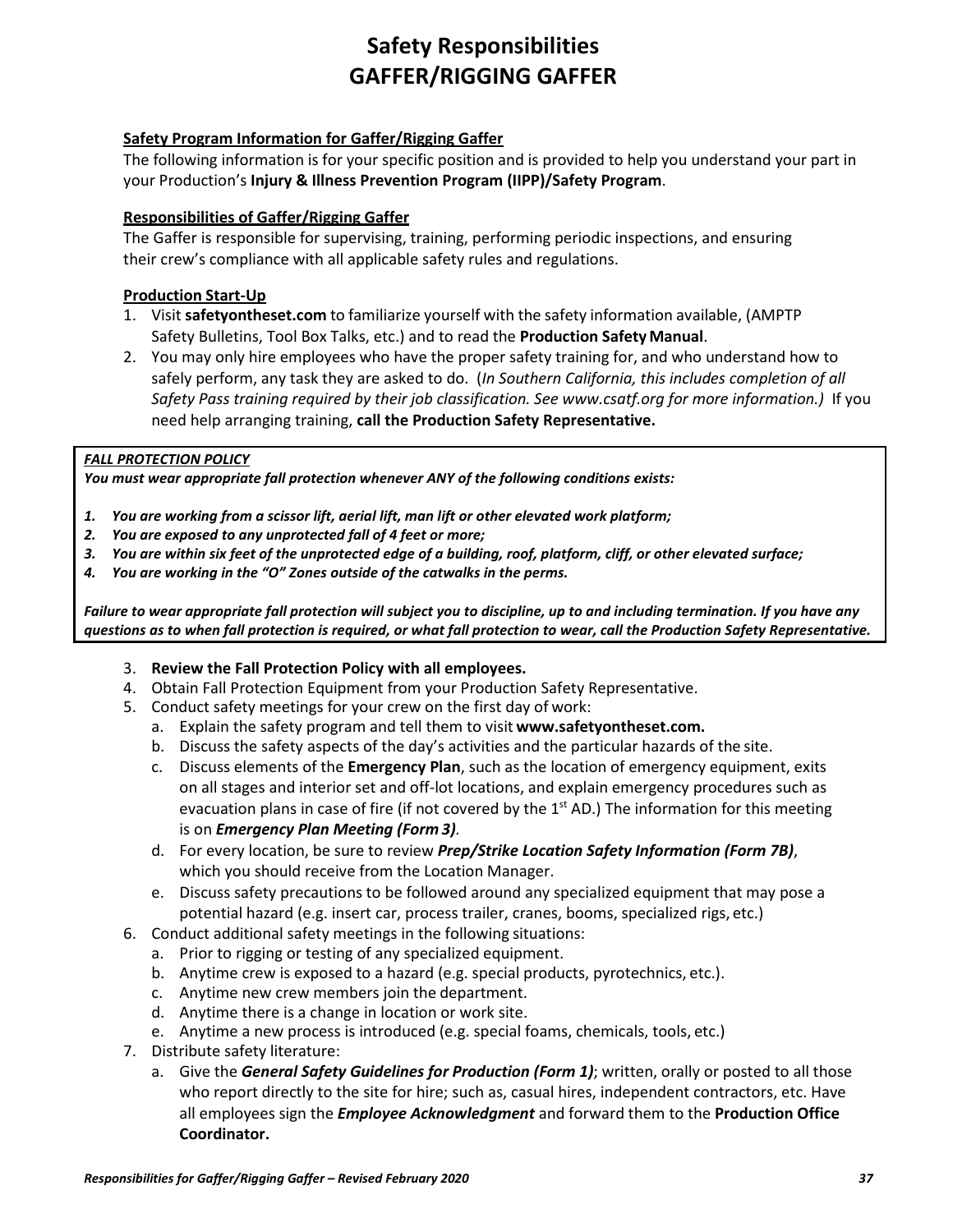# **Safety Responsibilities GAFFER/RIGGING GAFFER**

- b. Distribute safety literature on specific hazards to your crew (e.g. appropriate clothing and shoes, aerial platforms, etc.).
- c. Issue special literature if requested by crew members (e.g. safety data sheets on chemicals, fogs, paints, etc.)
- 8. It is your responsibility to obtain and distribute all appropriate Personal Protective Equipment (PPE). If you have questions about what PPE is required, contact your Production Safety Representative.
- 9. Visit safetyontheset.com for information on aerial lift cribbing and rigging, and for operator manuals for JLG, Genie and Snorkel lifts.
- 10. Learn and follow the 30/30 Rule when to bring down lifts and shut down generators during thunderstorms*. (AMPTP Safety Bulletin #38 – Guidelines for Inclement or Severe Weather.)*
- 11. Follow *AMPTP Safety Bulletin #22 "Addendum A*" *– Powerline Distance Requirements* whenever using any lifts or other equipment near overhead powerlines or exposed energized parts.
- 12. Use Ground Fault Circuit Interrupters (GFCI) when working in wet conditions or within 10 feet of water
- 13. Document all IIPP activities:
	- a. See to it that all safety meetings held throughout the day with crew are noted on the daily Production Report, including new arrival, rigging, testing and changing work site.
	- b. Any bulletins or special correspondence are to be forwarded to the **Production Office Coordinator**.
	- c. Document all safety training using *Production Safety Meeting Report (Form 13).* Forward copies to the Production Office Coordinator.

## **Communicate and Troubleshoot:**

- 1. Inspect all work sites to be sure they are free from recognized hazards and correct any that are found.
- *2.* See to it that appropriate safety equipment has been provided, inspected and is in use by the crew (e.g. *ear plugs, equipment safety guards, harnesses, respirators, safety glasses, etc.).*
- 3. Consult with the UPM to resolve safety concerns such as special effects, stunts or other special hazards.
- 4. Enforce safe working procedures.
- 5. Encourage the reporting of hazards by crew members.
- 6. Resolve crew safety issues.
- 7. Correct hazards that have been discovered at the site (e.g. blocked exits, trip and fall hazards, faulty equipment etc.)

## **Coordinate Response to Accidents and Emergencies:**

- 1. Respond to all work site emergencies and accidents affecting the crew.
- 2. Summon emergency medical assistance immediately (Paramedic, Fire Department, Police, etc.).
- 3. Notify the UPM, First AD, or Construction Coordinator and the Production Safety Representative.
- 4. See to it that the *Accident Investigation Report (Form 9)* has been filled out and submitted to the Production Office Coordinator.
- 5. Clear the area and protect the crew from further injury (e.g. remove equipment from service, post warning signs, arrange further training).
- 6. Preserve evidence for further investigation.